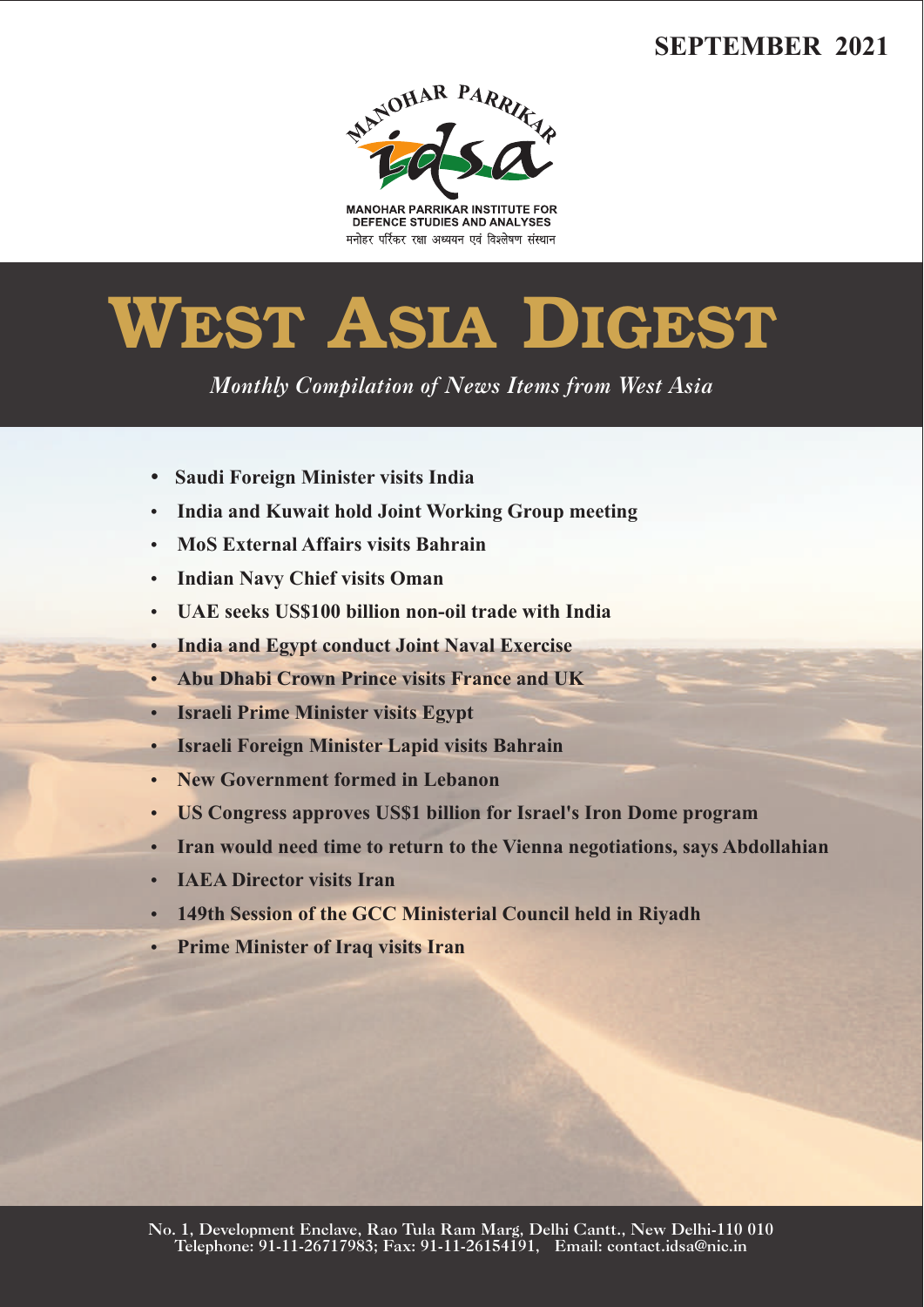# **Saudi Foreign Minister visits India**

Prince Faisal Bin Farhan Al Saud, Minister of Foreign Affairs of Saudi Arabia, was in India on a three-day visit during September 18-20. Prince Faisal called on Prime Minister Narendra Modi and discussed ways to enhance bilateral ties, including Saudi investment in energy, information and technology, and the defence manufacturing sector. Prince Faisal also met with his Indian counterpart Dr. Subrahmanyam Jaishankar. The two ministers reviewed the implementation of the Strategic Partnership Council Agreement and discussed further steps to strengthen the bilateral cooperation in trade, investment, energy, defence, security, culture, consular issues, health care, and human resources. Dr. Jaishankar appreciated Saudi Arabia's support to the Indian community during the COVID-19 pandemic while urging to further relax restrictions on travel from India.

#### **India and Kuwait hold Joint Working Group meeting**

The seventh meeting of the India-Kuwait Joint Working Group on Labour, Employment, and Development of Manpower took place virtually on September 7, 2021. The Indian and Kuwaiti delegations were led by Abbagani Ramu, Joint Secretary (Overseas Indian Affairs), and Mishal Ibrahim Al Mudhaf, Assistant Foreign Minister for Consulate Affairs, respectively. Both countries reviewed issues in the realm of manpower and labour cooperation. Additionally, they recognised the need for faster implementation of the MoU on Cooperation on Recruitment of Domestic Sector Workers signed during the visit of Dr. Jaishankar to Kuwait in June 2021.

#### **MoS External Affairs visits Bahrain**

The Minister of State for External Affairs, Shri V. Muraleedharan visited Bahrain on August 30, 2021, and met Bahraini Foreign Minister Abdullatif bin Rashid Al Zayani. During the visit, the outcomes of the ministerial meeting of the Joint Higher Committee between India and Bahrain, held in April, were reviewed. Further, the need for continued high-level periodic consultations was emphasized. Muraleedharan also addressed a community event to mark *Azadi ka Amrit Mahotsav*.

#### **Indian Navy Chief visits Oman**

The Chief of the Naval Staff, Admiral Karambir Singh visited Oman during September 27-29, 2021. He met with his Omani counterpart Rear Admiral Saif bin Nasser bin Mohsen Al Rahbi and signed a Memorandum of Understanding (MoU) on the exchange of white shipping information. Admiral Singh also visited some important defence installations. The visit highlights the growing India-Oman naval cooperation.

## **UAE seeks US\$100 billion non-oil trade with India**

UAE's Minister of State for Foreign Trade, Thani Al Zeyoudi, visited India on September 22, 2021, and held talks with the Minister of Commerce & Industry and Textiles, Piyush Goyal exploring the ways to doubling the non-oil trade in textiles, jewellery, medical equipment, fintech, and petrochemicals. UAE seeks to have a US\$100 billion non-oil trade with India and intends to conclude the negotiations in this regard by December 2021.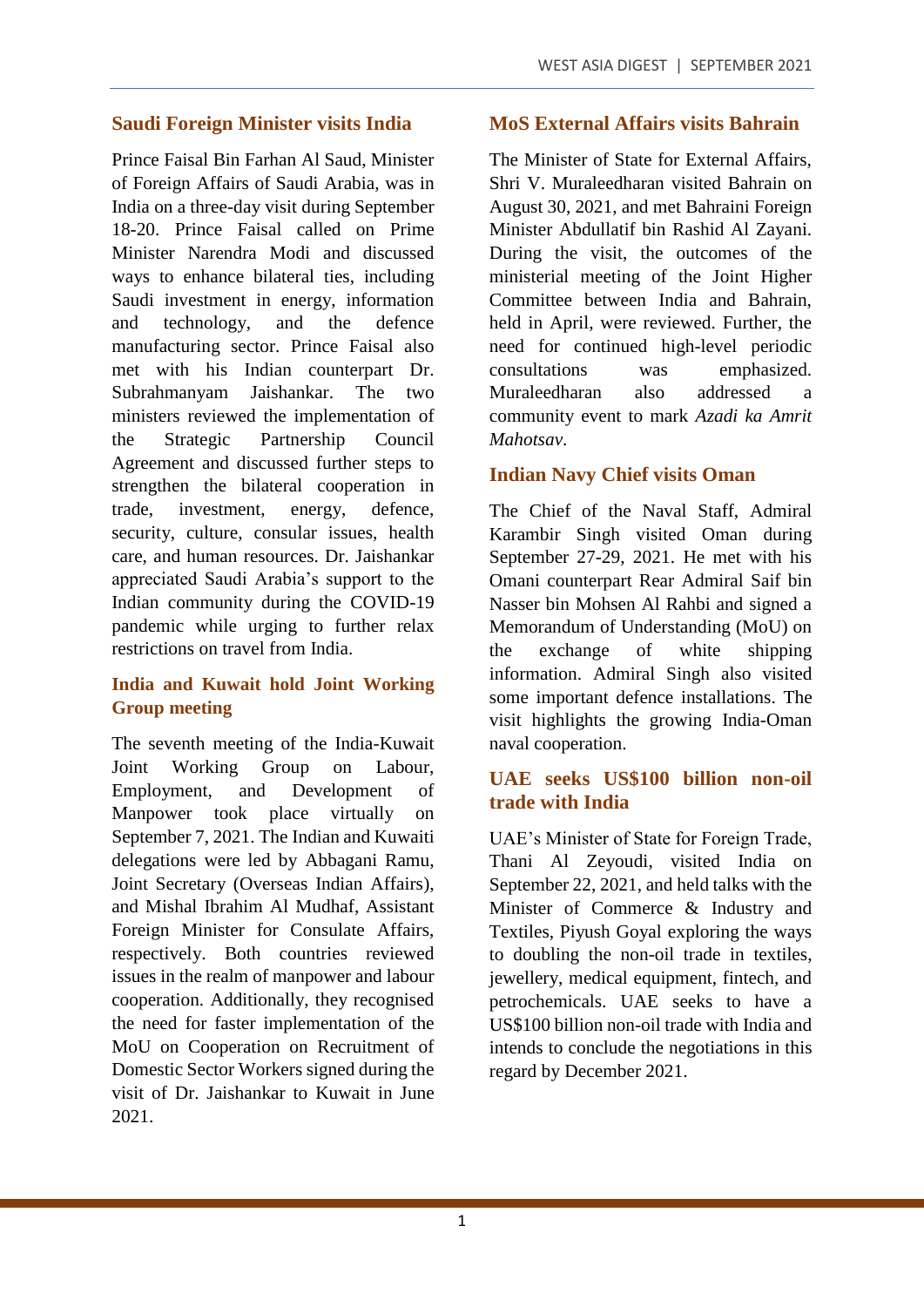# **India and Egypt conduct Joint Naval Exercise**

India and Egypt conducted a joint naval exercise in the Mediterranean Sea on September 5, 2021. The Indian Navy Ship Tabar participated in the exercise along with the Egyptian Navy Ship Alexandria which is a frontline frigate of the Egyptian Navy. Several naval operations were conducted including drills for transit through asymmetric threat environments, operations for interdicting suspect vessels at sea, communication procedures, joint development of maritime domain picture, and replenishment at sea drills.

#### **Abu Dhabi Crown Prince visits France and UK**

Mohammed Bin Zayed Al Nahyan, Crown Prince of Abu Dhabi and Deputy Supreme Commander of UAE's Armed Forces, visited France and UK as part of his Europe tour. He met the French President, Emmanuel Macron on September 15, 2021, and agreed on broadening the partnership in new areas, such as health. They decided to cooperate with the UN and announced shared support for multilateral health initiatives. With regards to Afghanistan, both shared concerns over the rights of women and girls, minorities, and resuming the COVID-19 vaccinations. They also highlighted the significance of the Abraham Accords in upholding peace and coexistence in West Asia and reaffirmed their determination to continue the fight against terrorism and radicalization. The Crown Prince also met with UK's Prime Minister Boris Johnson and discussed the bilateral strategic partnership between the two countries. The two leaders agreed to establish a partnership for the future based on driving sustainable prosperity and addressing global issues.

#### **Israeli Prime Minister visits Egypt**

Israel's Prime Minister Naftali Bennett visited Egypt on September 13, 2021, marking the first visit of an Israeli prime minister to Cairo in decades. During the visit, Bennett discussed a range of issues including possible ways to further deepen bilateral ties, especially economic ties and ways to revive the Israel-Palestine peace process. Bennett appreciated the Egyptian efforts to maintain stability in the Gaza Strip and help Israel in finding a solution to the issue of its captives with Hamas.

## **Israeli Foreign Minister Lapid visits Bahrain**

The Foreign Minister of Israel, Yair Lapid, visited Bahrain on September 30, 2021. The visit holds significance as it marks the first ever visit by an Israeli foreign minister to the Gulf kingdom. During the visit, Lapid called on King Hamad bin Isa Al Khalifa and held a meeting with his Bahraini counterpart Abdullatif Bin Rashid Al Zayani. He also inaugurated the Israeli embassy in Manama. In addition to strengthen bilateral ties, Lapid toured the Bahrain-based headquarters of the US Navy's Fifth Fleet and visited the USS Pearl Harbor, currently located in Bahrain.

# **New Government formed in Lebanon**

After a 13-month stalemate, a new government has been formed in Lebanon. Led by Prime Minister Najib Mikati, the new government comprises a mix of technocrats and leaders backed by the Christian, Shia, Sunni, and Druze communities. Lebanon was under pressure from international donors to forms a government capable of dealing with widespread corruption. According to Mikati, the government is formed for a